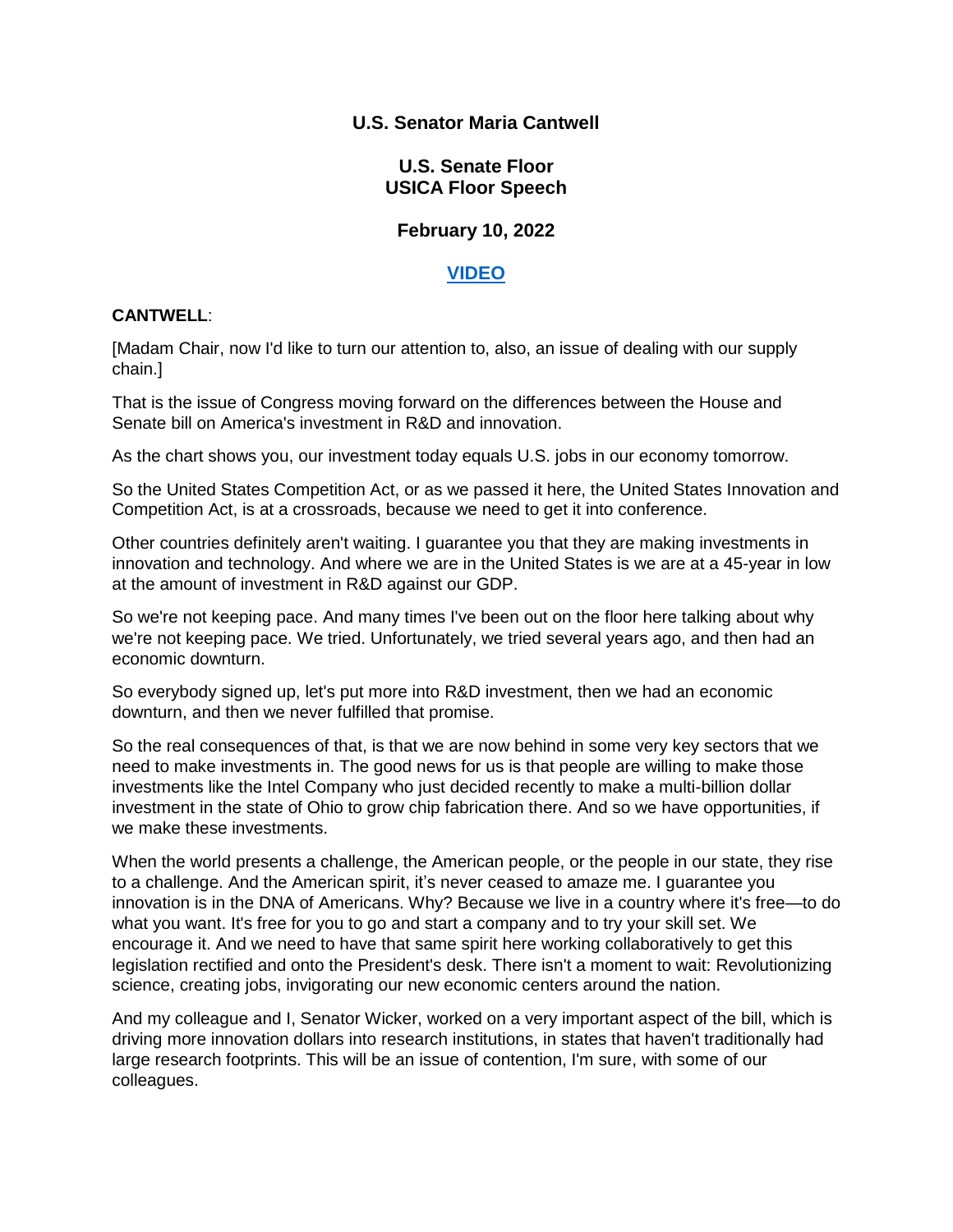But my point is innovation can happen anywhere. And innovation infrastructure should be everywhere. And so if we want that to happen, Madam President, in Reno, Nevada, we need to make an investment in Reno, Nevada. I believe in that, because I'm pretty sure Sierra [Nevada Corporation] is a very big leader in the aerospace sector. And I think they're headquartered in Reno, if I'm not mistaken.

And this is what I'm talking about, you can build. And guess what, not everything has to happen in Seattle, or San Francisco or Boston, or out here on the corridor here in Virginia. And that is because the innovation age means that innovation can happen at a very flat level, it can happen anywhere. So why would we constrict it? We don't want to constrict it. We want to empower it.

So American leadership can't wait. What we need is to be collaborative here in the United States Senate because that collaboration between government, academia, and industry is what drives the next level of innovation. Just think about what happened with ARPA, DARPA, as we made the innovations in the internet, as the President knows. Because she's a programmer, she knows that that innovation allowed us to then build out a commercial aspect of the internet. That would not have happened, at least at that moment in time—not in 1993—wouldn't have happened. And look at where we are today with an internet economy, all because we had US innovation.

So technology after technology has been invented. And our US companies have continued to innovate, develop a workforce and skill people for the opportunities of tomorrow. But that leadership is not guaranteed. And time and time again, history has shown us that people, while we innovate here, other people are going to follow.

In aviation, the Wright brothers were the first to demonstrate with Kitty Hawk in North Carolina, but the United States soon fell behind in aviation as European governments invested and built out this new industry.

By 1913, the United States military had six planes and 14 trained pilots. France had 216 airplanes, and 171 trained pilots.

So leadership can't wait. You can't wait. And I think people get this, we do a lot of the innovation and other people take that innovation and go implement it. That is why a major section of the bill is about translational science. It is about taking that innovation in the United States and translating it into faster adoption of applications for industries.

So Congress finally decided to invest in American leadership in 1915 by creating the National Advisory Committee for Aeronautics, which worked with academia and industry to regain America's dominance, and define how we build planes that even last today. That's what we're talking about. That's why we feel that NASA is part of this bill. NASA is our R&D agency for aviation. That is what NASA is. Yes, it deserves a place in this legislation.

A new aviation industry, a new aviation supply chain, sprung up across the country in places like Wichita in Kansas and Seattle. The story would repeat itself after the Soviet Union challenged US leadership in the 1950s. And almost immediately, Congress recognized that leadership could not wait. And that is when we did NASA.

So bringing together government, academia, and industry to create new generations of American expertise, and technical advancements, is what eventually put people, a man on the moon, and what will put someone, a woman this time, on the moon.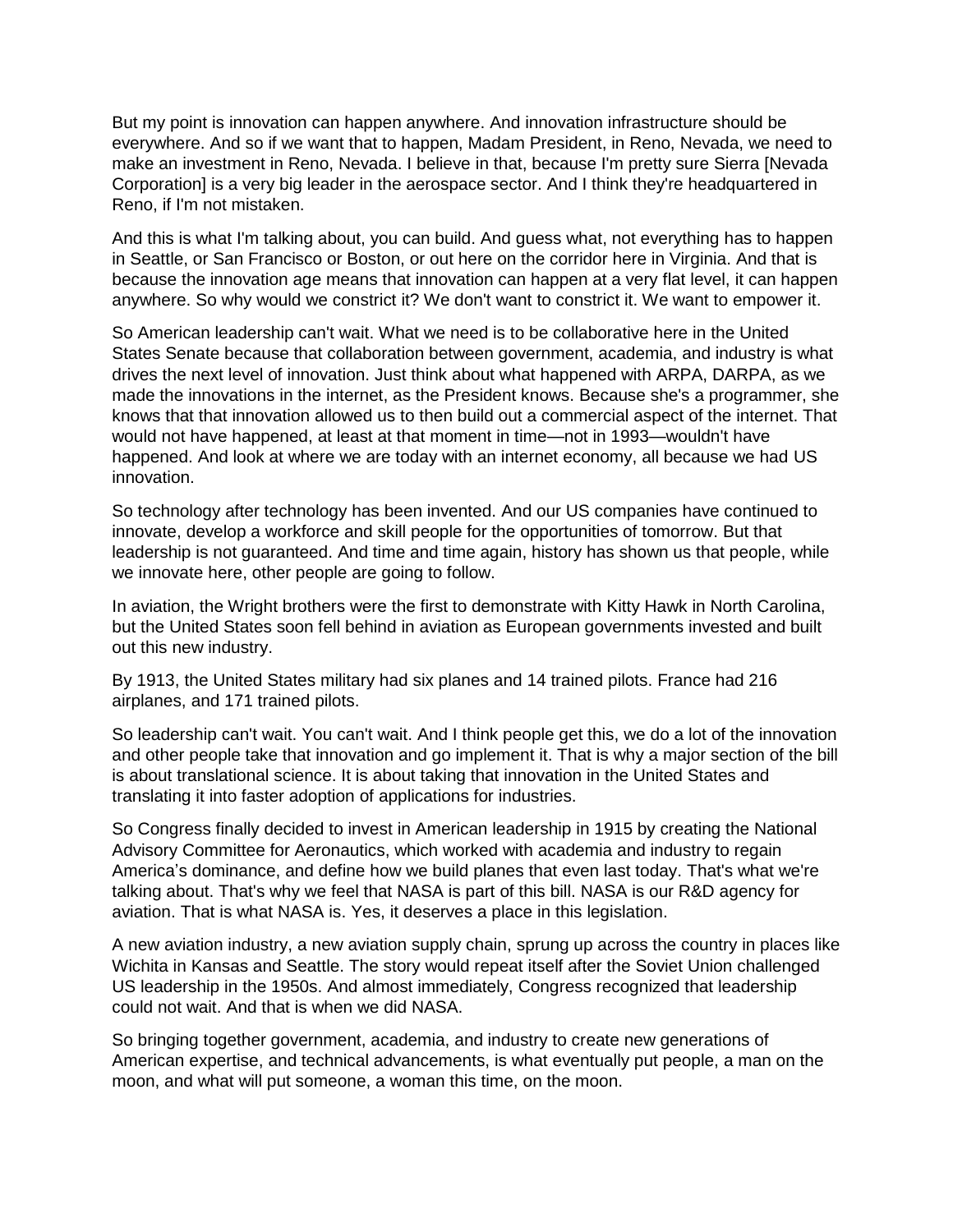But America had to choose to lead. That's what we're going to be asked on USICA and getting it done. We have to choose to lead, to invest in technology. That technology brought us places like Huntsville, Alabama, and Houston, Texas.

In 2020, the aerospace industry supported \$2 million good paying jobs with an average salary of over \$100,000 per year and generated \$900 billion dollars in revenue. That's what the innovation economy did for us.

So that's why we want to now upgrade the innovation, particularly as it relates to semiconductors.

Since the availability of these tiny chips, one of the most pressing issues facing our country now is people can't get access to them. People who—it's so bad Madam President, that people now who have cars that are electric cars, hybrids, if you have a used car, you know that your price goes down, just continues to go down. Now used cars prices are actually going up, because there's so few cars available that the consumers want in this area that actually used cars are getting more money, it's going up and not down.

The shortage cost the transportation sector \$210 billion last year alone. We can't wait. Can't wait on these issues. We can't wait. The essence of acting now, getting together, communicating with our colleagues, working together in a collaborative spirit is what is going to get this legislation over the goal line and help us.

The first transistor, as part of this chip industry, was invented in 1947 in New Jersey, representing a collaboration from scientists across physics, electrical engineering and chemistry. But in the 1980s, the United States semiconductor industry faced a serious challenge from an ally of ours, Japan. Leadership did not wait. We did not wait. The government set up a government-industry partnership, SEMATECH, with specific goals of creating new collaborations and investing in American manufacturing.

The United States maintained that leadership role and in the 1990s, we produced 37% of the global chip supply.

The semiconductor industry now supports more than a million jobs. Because people didn't stand around and wait.

But today, we see overseas competitors who are investing heavily in technologies of the future, from everything from AI to composites to clean energy solutions. And they are trying to do everything from driving their own energy independence to combating climate change. They are investing in the resilience of their supply chain by promoting domestic production.

They are training their workforce. So the aspects of the legislation that we passed that helped skill and keep Americans working and train the workforce, very important policies. In fact, the administration just released yesterday another round of investment as part of what was the [Aviation] aerospace and Manufacturing Jobs Program that helped keep the aviation worker in place, or actually try to recapture some of them who were laid off during the pandemic. Very important piece of legislation that we worked on, that my colleagues over here, for the most part didn't support in the final package. Some of them supported it as a concept and an idea, but did not support the final package.

Right now, it's 30 to 50% cheaper to build a semiconductor foundry in Asia than in the United States, mostly because of foreign government investment.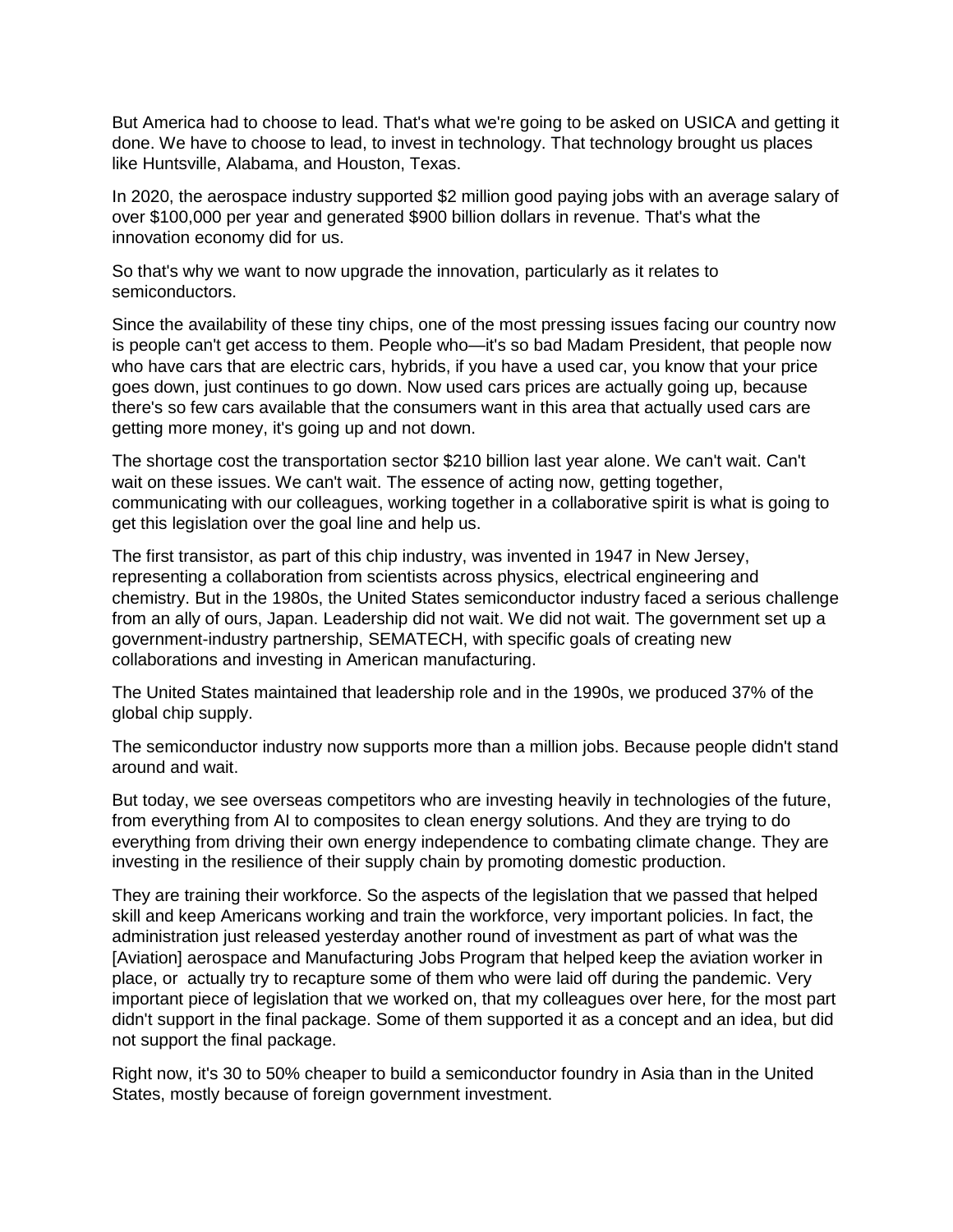Moreover, as I said, we're being hard hit by semiconductor supply chain crises. Car manufacturers, including Tesla, GM, and others are removing some of their most advanced and desirable features from their cars, just to reduce the number of chips that are needed. Literally, we're cutting our innovation skill set, just because we don't have the chips.

Ford announced last week that it will either halt or cut production at eight plants. Do we really, are we really going to sit around and wait to get this legislation done? Are we really going to sit around and wait? We have eight plants that are going to shut down because they don't have chips. And we're going to sit around and wait for another three or four weeks before we go to conference to resolve these issues?

It has been projected that chip shortage cost the global auto industry in 2021 \$210 billion in revenue and a loss of production of 7.7 million cars. So leadership can't wait. It can't wait.

Fortunately, the United States is showing that we can respond. And we in the Senate did pass legislation. And now we have an opportunity to go to conference and work with our colleagues.

But some people want to wait another three weeks or four weeks to do that. I don't want to wait, Madam President, I don't want to wait another second.

The competitiveness of US manufacturers who are competing on an international basis to receive the investments that we make in technology just can't wait.

Recent investments from the commercial sector, from Intel, show that over 10,000 new jobs will bring a domestic semiconductor industry to the Midwest, specifically Ohio. And our experience has shown us that if we make the investments that we're talking about in USICA, in the competitiveness act, that we will grow an even larger US semiconductor manufacturing business.

But foreign competitors are not sitting still, when it comes to technology leadership, they are obviously going to try to do their part.

So our solution is simple. All we have to do is work together. All we have to do is be collaborative.

As someone once said, collaboration is the next phase of innovation. You can have all the science, you can have all the creativity. But if you can't get it implemented, because people don't sit around the table and talk and innovate and work together, then you can't get it implemented. That's where we are. We know we need to do this investment in R&D. We know that we need to invest in chips. And we're not doing it because some people don't want to move ahead and get this done.

The Senate Commerce Committee passed the legislation, and we obviously got and understood the urgency of it. We got and understood the urgency of it.

Trust me, Madam President, there are many other things we thought we were going to put on our agenda. And you know, because you sat through the hundreds of amendments that were marked up in the process that we went through, the regular order, the regular order that we went through here on the Senate floor, and the regular order we're willing to go through so no one's asking for anything else, but regular order.